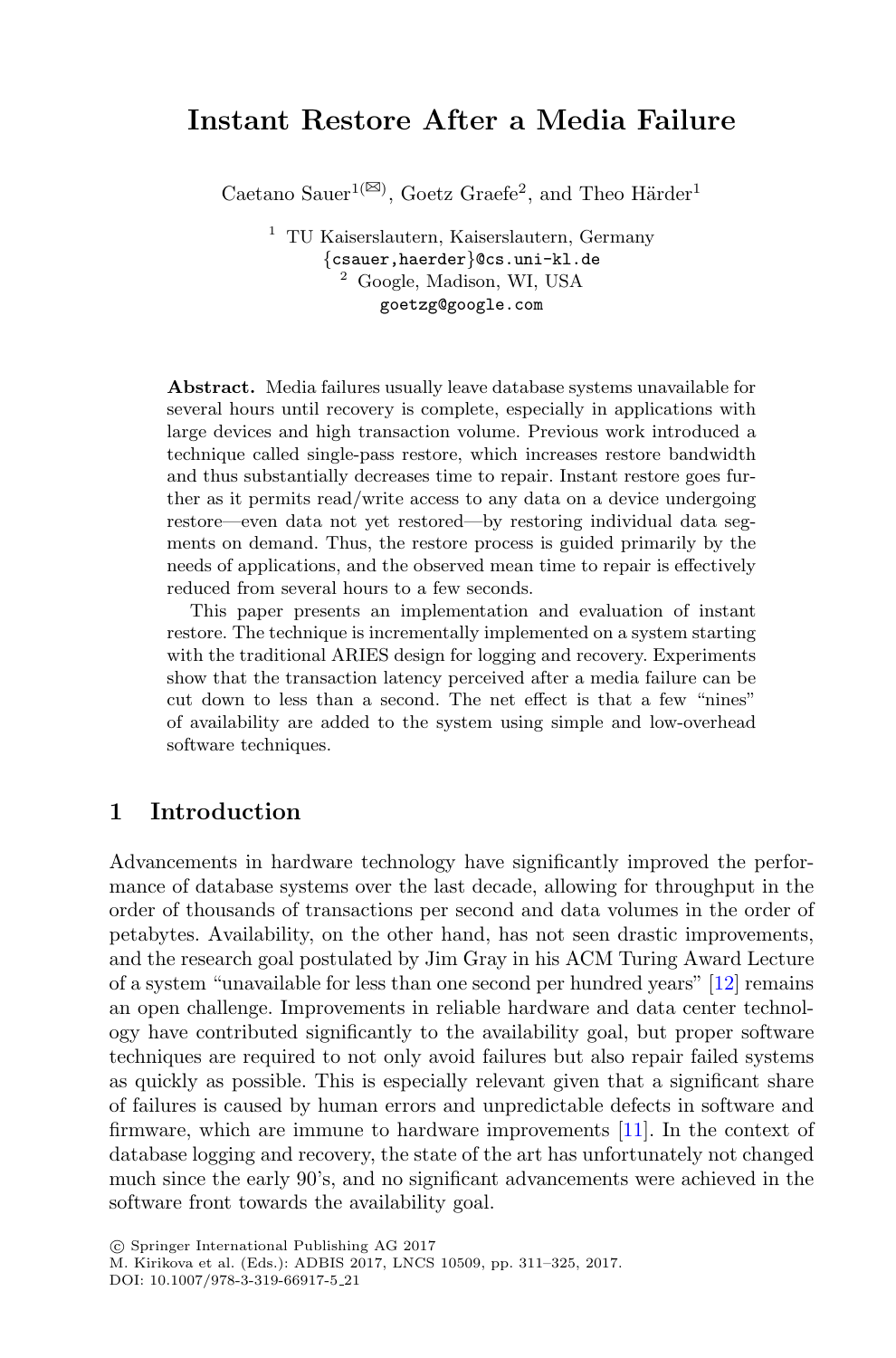Instant restore is a technique for media recovery that drastically reduces mean time to repair by means of simple software techniques. It works by extending the write-ahead logging mechanism of ARIES [\[19\]](#page-14-0) and, as such, can be incrementally implemented on the vast majority of existing database systems. The key idea is to introduce a different organization of the log archive to enable efficient on-demand, incremental recovery of individual data pages. This allows transactions to access recovered data from a failed device orders of magnitude faster than state-of-the-art techniques, all of which require complete restoration of the entire device before access to the application's working set is allowed.

The problem of inefficient media recovery in state-of-the-art techniques, including ARIES and its optimizations, can be attributed to two major deficiencies. First, the media recovery process has a very inefficient random access pattern, which in practice



<span id="page-1-0"></span>**Fig. 1.** Effect of instant restore (Color figure online)

encourages excessive redundancy and frequent incremental backups—solutions that only alleviate the problem instead of eliminating it. The second deficiency is that the recovery process is not incremental and requires full recovery before any data can be accessed—on-demand schedules are not possible and there is no prioritization scheme to make most needed data available earlier. Previous work addressed the first problem with a technique called single-pass restore [\[24\]](#page-14-1), while this paper focuses on the second one.

The effect of instant restore is illustrated in Fig. [1,](#page-1-0) where transaction throughput is plotted over time and a media failure occurs after 10 min. In singlepass restore, as in ARIES, transaction processing halts until the device is fully restored (the red line in the chart), while instant restore continues processing transactions, using them to guide the restore process (blue and green lines). In a scenario where the application working set fits in the buffer pool (blue line), there is actually no visible effect on transaction throughput.

In the remainder of this paper, Sect. [2](#page-2-0) describes related work, both previous work leading to the current design as well as competing approaches. Then, Sect. [3](#page-7-0) describes the instant restore technique. Finally, Sect. [4](#page-9-0) presents an empirical evaluation, while Sect. [5](#page-12-0) concludes this paper.

A high-level description of instant restore was previously published in a book chapter [\[6](#page-13-2)] among other instant recovery techniques. The additional contribution here is a more detailed discussion of the design and implementation aspects as well as an empirical evaluation of the technique with an open-source prototype.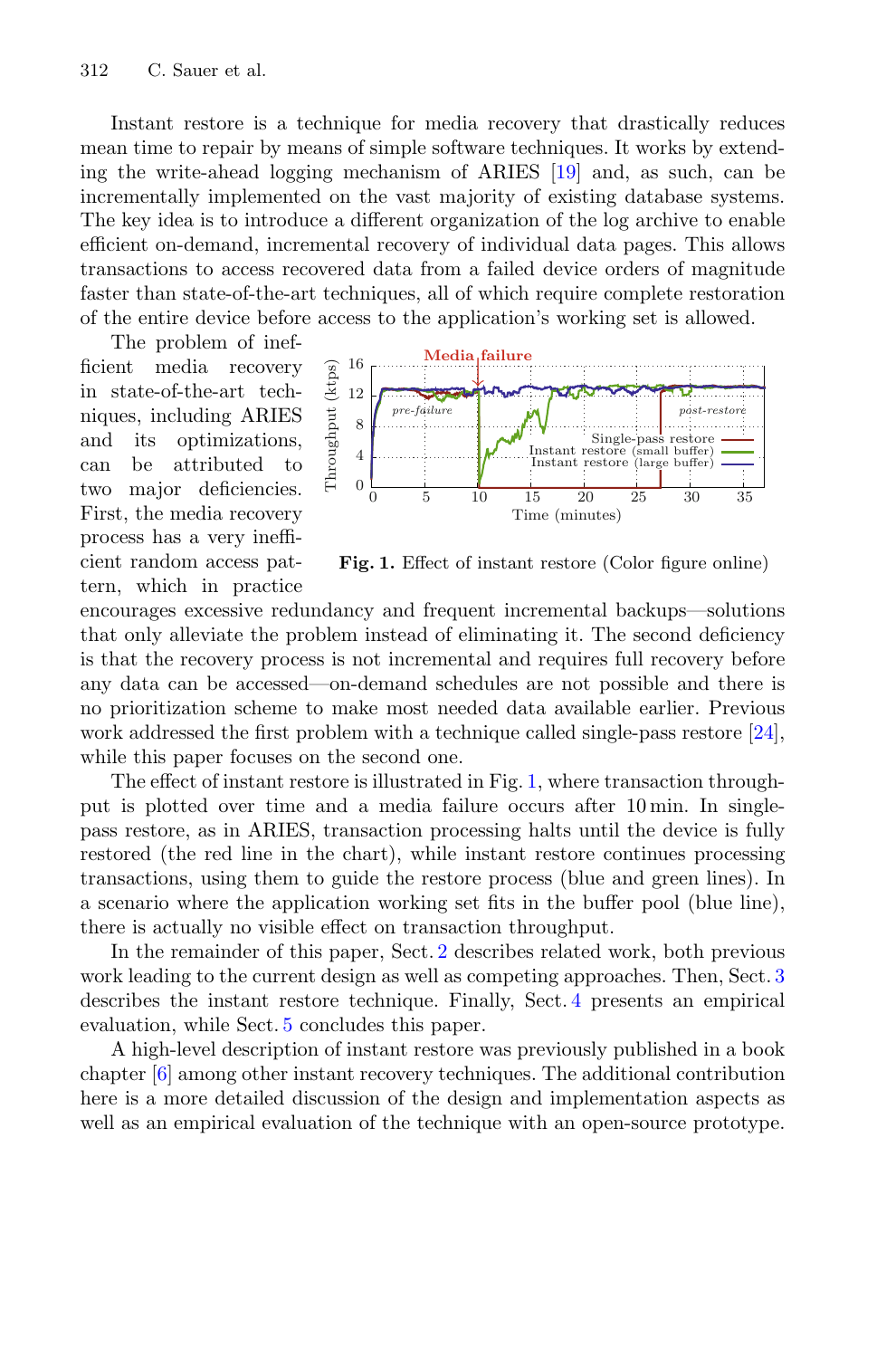# <span id="page-2-0"></span>**2 Related Work**

#### **2.1 Failure Classes and Assumptions**

Database literature traditionally considers three classes of database failures [\[14\]](#page-13-3), which are summarized in Table [1](#page-2-1) (along with single-page failures, a fourth class to be discussed in Sect. [2.5\)](#page-5-0). In the scope of this paper, it is important to distinguish between system and media failures, which are conceptually quite different in their causes, effects, and recovery measures. System failures are usually caused by a software fault or power loss, and what is lost—hence what must be recovered—is the state of the server process in main memory; this typically entails recovering page images in the buffer pool (i.e., "repeating history" [\[19\]](#page-14-0)) as well as lists of active transactions and their acquired locks, so that they can be properly aborted. The process of recovery from system failures is called *restart*.

| Failure class Loss |                                                                     | Typical cause            | Response |
|--------------------|---------------------------------------------------------------------|--------------------------|----------|
| Transaction        | Single-transaction progress                                         | Deadlock                 | Rollback |
| System             | Server process (in-memory state) Software fault, power loss Restart |                          |          |
| Media              | Stored data                                                         | Hardware fault           | Restore  |
| Single page        | Local integrity                                                     | Partial writes, wear-out | Repair   |

<span id="page-2-1"></span>**Table 1.** Failure classes, their causes, and effects

Instant restart [\[6](#page-13-2)] is an orthogonal technique that provides on-demand, incremental data access following a system failure. While the goals are similar, the design and implementation of instant restore require quite different techniques.

In a media failure, which is the focus here, a persistent storage device fails but the system might continue running, serving transactions that only touch data in the buffer pool or on other healthy devices. If a system and media failures happen simultaneously, or perhaps one as a cause of the other, their recovery processes are executed independently, and, by recovering pages in the buffer pool, the processes coordinate transparently.

The present work makes the same assumptions as most prior research on database recovery. The log and its archive copy reside on "stable storage", i.e., they are assumed to never fail. We consider failures on the database device only, i.e., the permanent storage location of data pages. Recovery from such failures requires a backup copy (possibly days or weeks old) of the lost device and all log records since the backup was taken; these may reside either in the active transaction log or in the log archive. The process of recovery from media failures is called *restore*. The following sections briefly describe previous restore methods.

### <span id="page-2-2"></span>**2.2 ARIES Restore**

Techniques to recover databases from media failures were initially presented in the seminal work of Gray [\[10\]](#page-13-4) and later incorporated into the ARIES family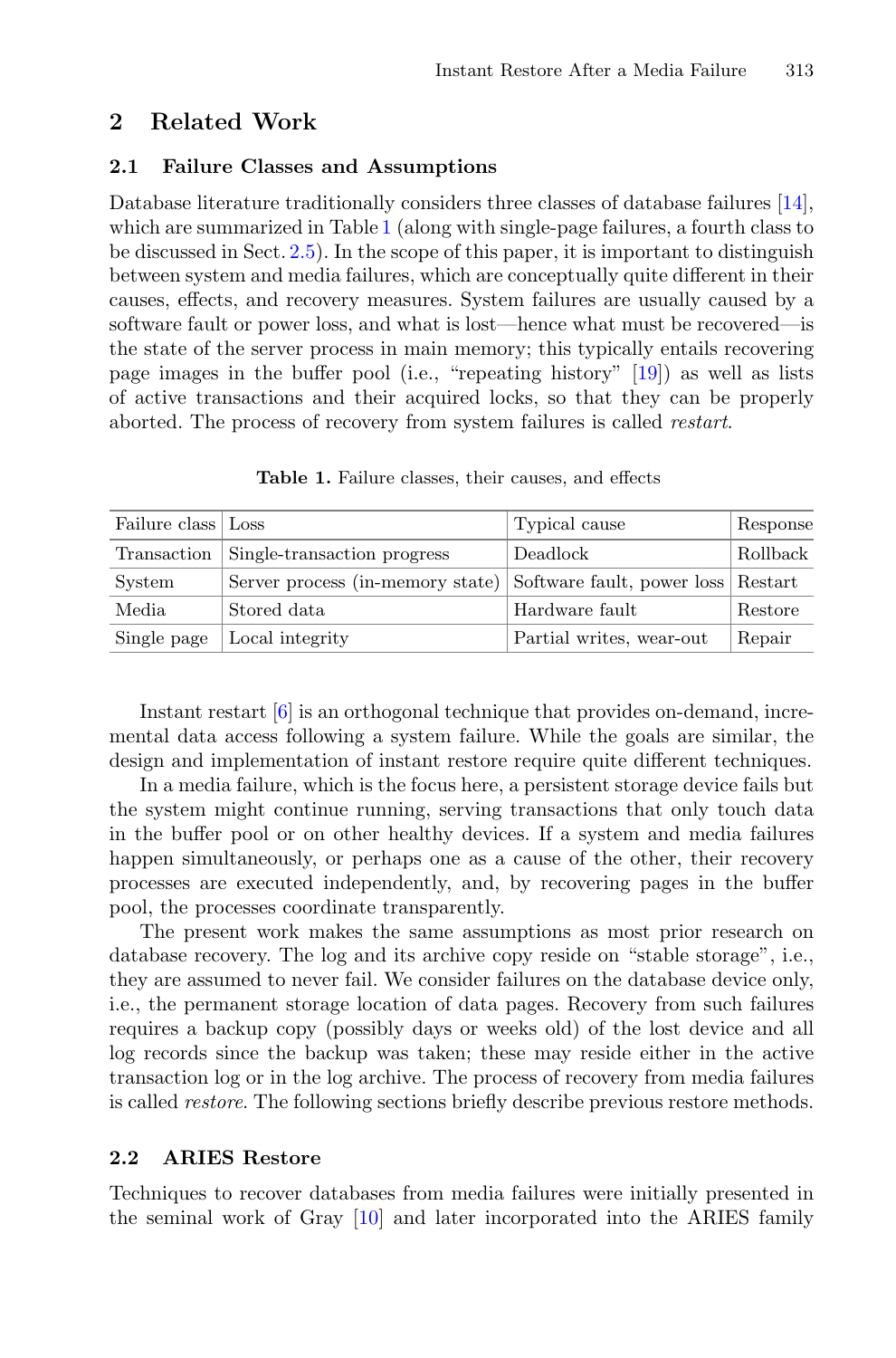of recovery algorithms [\[19\]](#page-14-0). In ARIES, restore after a media failure first loads a backup image and then applies a redo log scan, similar to the redo scan of restart after a system failure. Figure [2](#page-3-0) illustrates the process, which we now briefly describe. After loading full and incremental backups into the replacement device, a sequential scan is performed on the log archive and each update is replayed on its corresponding page in the buffer pool. A global *minLSN* value (called "media recovery redo point" by Mohan et al. [\[19](#page-14-0)]) is maintained on backup devices to determine the begin point of the log scan.

Because log records are ordered strictly by LSN, pages are read into the buffer pool in random order, as illustrated in the restoration of pages A and B in Fig. [2.](#page-3-0) Furthermore, as the buffer pool fills up, they are also written in random order into the replacement device, except perhaps for some minor degree of clustering. As the log scan progresses, evicted pages might be read again multiple times, also randomly. This mechanism is quite inefficient, espe-



<span id="page-3-0"></span>**Fig. 2.** Random access pattern of ARIES restore

cially for magnetic drives with high access latencies. Thus, it is no surprise that multiple hours of downtime are required in systems with high-capacity drives and high transaction rates [\[24](#page-14-1)].

Another fundamental limitation of the ARIES restore algorithm is that it is not incremental, i.e., pages cannot be restored to their most up-to-date version one-by-one and made available to running transactions incrementally. As shown in the example of Fig. [2,](#page-3-0) the last update to page A may be at the very end of the log; thus, page A remains out-of-date until almost the end of the log scan. Some optimizations may alleviate this situation (e.g., reusing checkpoint information), but there is no general mechanism for incremental restoration. Furthermore, even if pages could somehow be released incrementally when their last update is replayed, the hottest pages of the application working set are most likely to be released only at the very end of the log scan, and probably not even then, because they might contain updates of uncommitted transactions and thus require subsequent undo. This leads to yet another limitation of this approach: even if pages could be restored incrementally, there is no effective way to provide on-demand restoration, i.e., to restore most important pages first.

Despite a variety of optimizations proposed to the basic ARIES algorithm [\[19](#page-14-0)[–21](#page-14-2)], none of them solves these problems in a general and effective manner. In summary, all proposed techniques that enable earlier access to recovered data items suffer from the same problem: early access is only provided for data for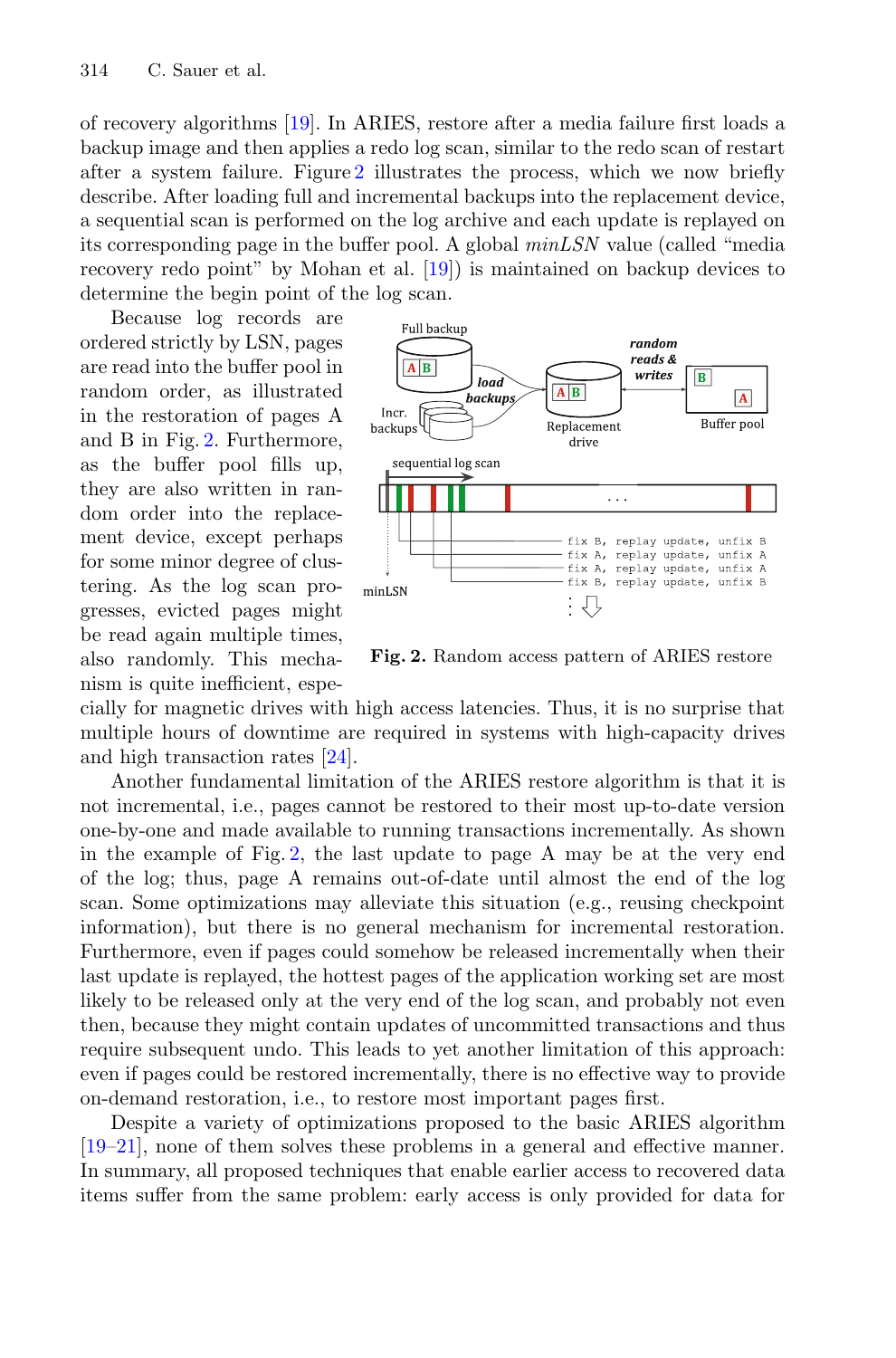which early access is not really needed—hot data in the application working set is not prioritized and most accesses must wait for complete recovery.

Finally, industrial database systems that implement ARIES recovery suffer from the same problems. IBM's DB2 speeds up log replay by sorting log records after restoring the backup and before applying the log records to the replacement database [\[13\]](#page-13-5). While a sorted log enables a more efficient access pattern, incremental and on-demand restoration is not provided. Furthermore, the delay imposed by the offline sort may be as high as the total downtime incurred by the traditional method. As another example, Oracle attempts to eliminate the overhead of reading incremental backups by incrementally maintaining a full backup image [\[22\]](#page-14-3). While this makes recovery slightly more efficient, it does not address the deficiencies discussed earlier.

### **2.3 Replication**

Given the extremely high cost of media recovery in existing systems, replication solutions such as disk mirroring or RAID [\[2](#page-13-6),[3\]](#page-13-7) are usually employed in practice to increase mean time to failure. However, it is important to emphasize that, from the database system's perspective, a failed disk in a redundant array does not constitute a media failure as long as it can be repaired automatically. Restore techniques aim to improve mean time to repair whenever a failure occurs that cannot be masked by lower levels of the system. Therefore, replication techniques can be seen largely as orthogonal to media restore techniques as implemented in database recovery mechanisms.

Nevertheless, a substantial reduction in mean time to repair, especially if done solely with simple software techniques, opens many opportunities to manage the trade-off between operational costs and availability. One option can be to maintain a highly-available infrastructure (with whatever costs it already requires) while availability is increased by deploying software with more efficient recovery. Alternatively, replication costs can be reduced (e.g., downgrading RAID-10 into RAID-5) while maintaining the same availability. Such level of flexibility, with solutions tackling both mean time to failure and mean time to repair, are essential in the pursuit of Gray's availability goal [\[12](#page-13-0)].

#### **2.4 In-Memory Databases**

Early work on in-memory databases focused mainly on restart after a system failure, employing traditional backup and log-replay techniques for media recovery [\[4,](#page-13-8)[16](#page-13-9)]. The work of Levi and Silberschatz [\[17\]](#page-13-10) was among the first to consider the challenge of incremental restart after a system failure. While an extension of their work for media recovery is conceivable, it would not address the efficiency problem discussed in Sect. [1.](#page-0-0) Thus, it would, in the best case and with a more complex algorithm, perform no better than the algorithm discussed later in Sect. [2.5.](#page-5-0)

Recent proposals for recovery on both volatile and non-volatile in-memory systems usually ignore the problem of media failures, employing the unspecific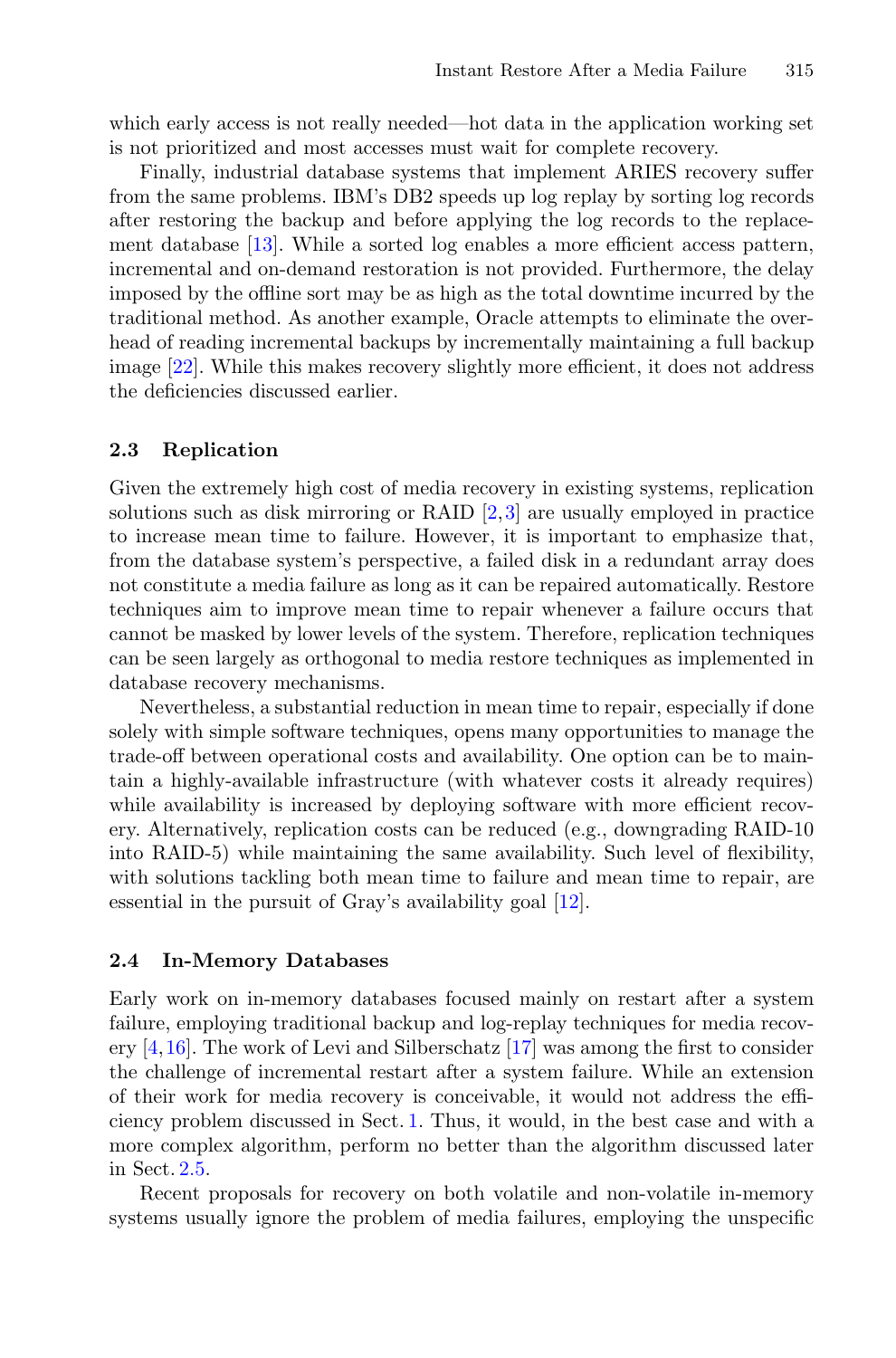term "recovery" to describe system restart only  $[1,18,23]$  $[1,18,23]$  $[1,18,23]$  $[1,18,23]$ . Therefore, recovery from media failures in modern systems either relies on the traditional techniques or is simply not supported, employing replication as the only means to maintain service upon storage hardware faults. As discussed above, while relying on replication is a valid solution to increase mean time to failure, a highly available system must also provide efficient repair facilities. In this aspect, traditional database system designs—using ARIES physiological logging and buffer management—provide more reliable behavior. Therefore, we believe that improving traditional techniques for more efficient recovery with low overhead on memory-optimized workloads is an important open research challenge.

### <span id="page-5-0"></span>**2.5 Single-Page Repair**

Single-page failures are considered a fourth class of database failures [\[8\]](#page-13-12), along with the other classes summarized in Table [1.](#page-2-1) It covers failures restricted to a small set of individual pages of a storage device and applies online localized recovery to that individual page instead of invoking media recovery on the whole device. The single-page repair algorithm, illustrated in Fig. [3](#page-5-1) (with backup and replacement devices omitted for simplification), has two basic requirements: first, the LSN of the most recent update of each page is known (i.e., the current PageLSN value) without having to access the page; second, starting from the most recent log record, the complete history of updates to a page can be retrieved. The former requirement can be provided with a page recovery index a data structure mapping page identifiers to their most recent PageLSN value. Alternatively, the current PageLSN can be stored together with the parentto-child node pointer in a B-tree data structure [\[9\]](#page-13-13). The latter requirement is provided by per-page log record chains, which are straight-forward to maintain using the PageLSN fields in the buffer pool.

In principle, single-page repair could be used to recover from a media failure, by simply repairing each page of the failed device individually. One advantage of this technique is that it yields incremental and on-demand restore, addressing the second deficiency of traditional



<span id="page-5-1"></span>**Fig. 3.** Single-page repair

media recovery algorithms mentioned in Sect. [1.](#page-0-0) To illustrate how this would work in practice, consider the example of Fig. [3.](#page-5-1) If the first page to be accessed after the failure is A, it would be the first to be restored. Using information from the page recovery index (which can be maintained in main memory or fetched directly from backups), the last red log record on the right side of the diagram would be fetched first. Then, following the per-page chain, all red log records until *minLSN* would be retrieved and replayed in the backup image of page A, thus yielding its most recent version to running transactions.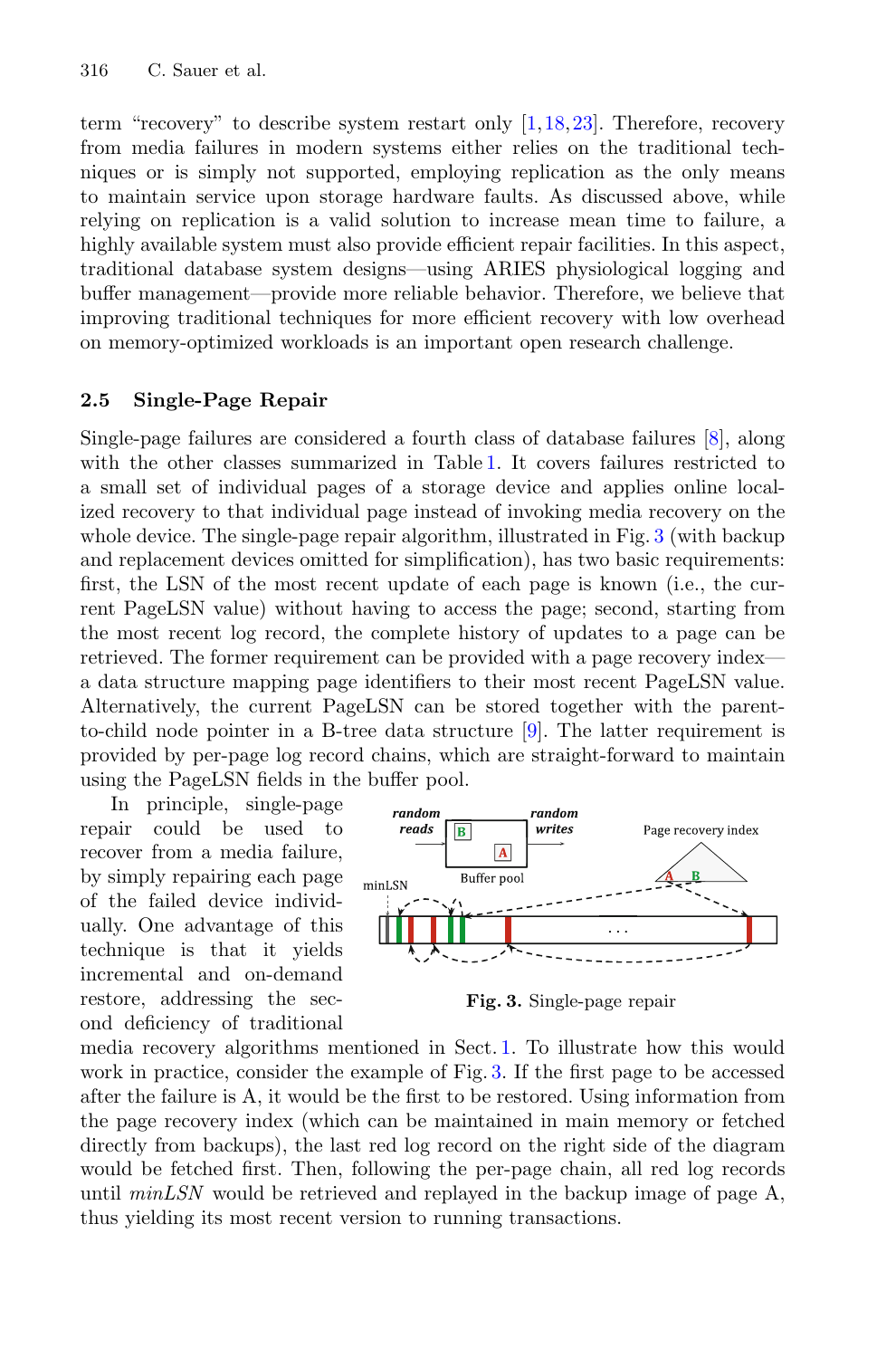While the benefit of on-demand and incremental restore is a major advantage over traditional ARIES recovery, this algorithm still suffers from the first deficiency discussed in Sect. [1—](#page-0-0)namely the inefficient access pattern. The authors of the original publication even foresee the application to media failures [\[8\]](#page-13-12), arguing that while a page is the unit of recovery, multiple pages can be repaired in bulk in a coordinated fashion. However, the access pattern with larger restoration granules would approach that of traditional ARIES restore—i.e., random access during log replay. Thus, while the technique introduces a useful degree of flexibility, it does not provide a unified solution for the two deficiencies discussed.

### **2.6 Single-Pass Restore**

Our previous work introduced a technique called single-pass restore, which aims to perform media recovery in a single sequential pass over both backup and log archive devices [\[24\]](#page-14-1). Eliminating random access effectively addresses the first deficiency discussed in Sect. [1.](#page-0-0) This is achieved by partially sorting the log on page identifiers, using a stable sort to maintain LSN order within log records of the same page. The access pattern is essentially the same as that of a sort-merge join: external sort with run generation and merge followed by another merge between the two inputs—log and backup in the media recovery case.

The idea itself is as old as the first recovery algorithms (see Sect. 5.8.5.1 of Gray's paper [\[10\]](#page-13-4)) and is even employed in DB2's "fast log apply" [\[13\]](#page-13-5). However, the key advantage of singlepass restore is that the two phases of the sorting process—run generation and merge—are performed independently: runs are generated during the log archiving



<span id="page-6-0"></span>**Fig. 4.** Single-pass restore

process (i.e., moving log records from the latency-optimized transaction log device into high-capacity, bandwidth-optimized secondary storage) with negligible overhead; the merge phase, on the other hand, happens both asynchronously as a maintenance service and also during media recovery, in order to obtain a single sorted log stream for recovery. Importantly, merging runs of the log archive and applying the log records to backed-up pages can be done in a sequential pass, similar to a merge join. The process is illustrated in Fig. [4.](#page-6-0) We refer to the original publication for further details [\[24\]](#page-14-1).

Having addressed the access pattern deficiency of media recovery algorithms, single-pass restore still leaves open the problem of incremental and on-demand restoration. Nevertheless, given its superiority over traditional ARIES restore (see [\[6](#page-13-2)[,24](#page-14-1)] for an in-depth discussion), it is a promising approach to use as starting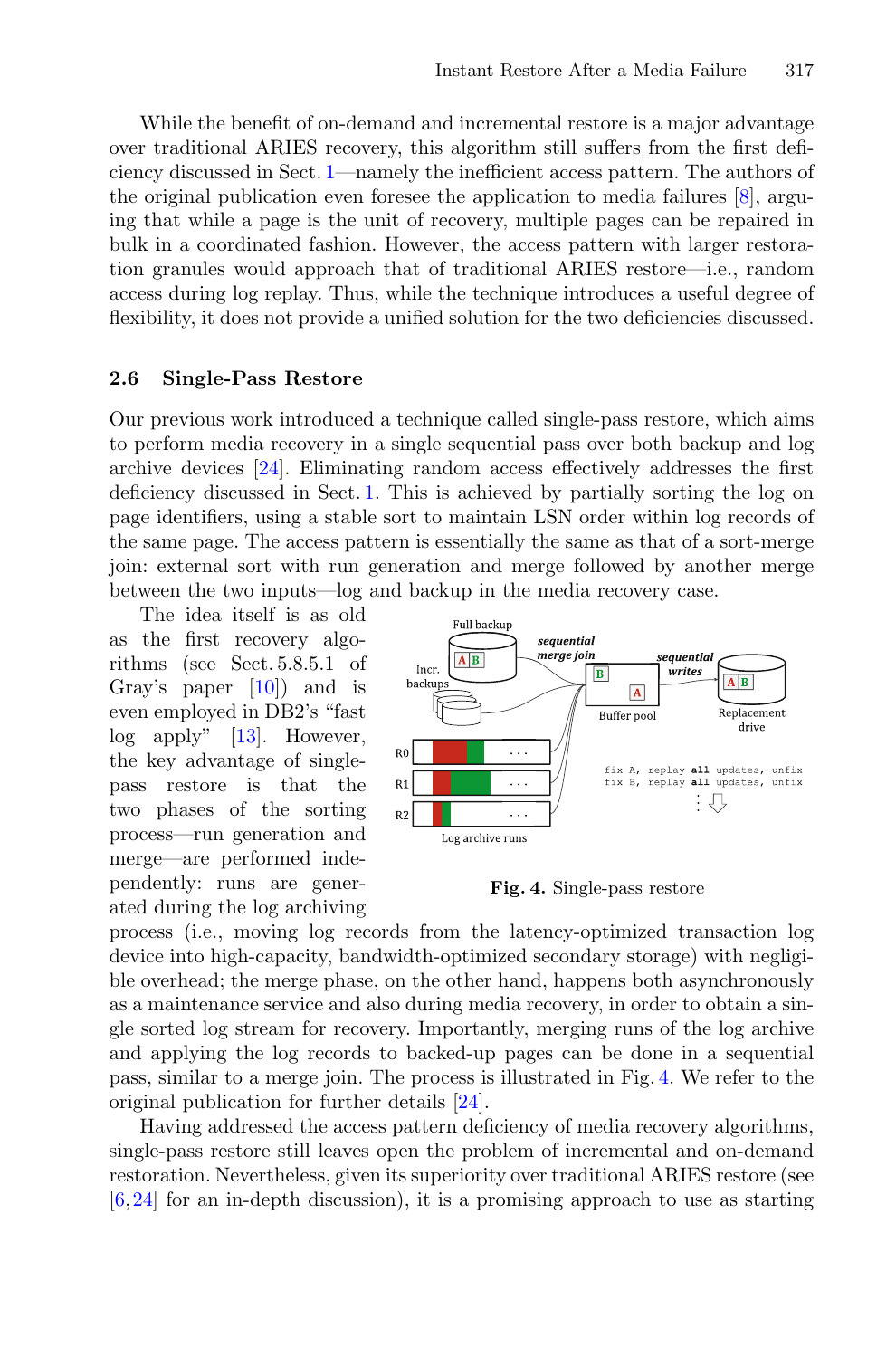point in addressing the two deficiencies in a unified way. Therefore, as mentioned in Sect. [1,](#page-0-0) single-pass restore is taken as the baseline for the present work.

## <span id="page-7-0"></span>**3 Instant Restore**

The main goal of instant restore is to preserve the efficiency of single-pass restore while allowing more fine-granular restoration units (i.e., smaller than the whole device) that can be recovered incrementally and on demand. We propose a generalized approach based on segments, which consist of contiguous sets of data pages. If a segment is chosen to be as large as a whole device, our algorithm behaves exactly like single-pass restore; on the other extreme, if a segment is chosen to be a single page, the algorithm behaves like single-page repair.

This section starts by introducing the log data structure employed to provide efficient access to log records belonging to a given segment or page; after that, we present the restore algorithm based on this data structure.

### **3.1 Indexed Log Archive**

In order to restore a given segment incrementally, instant restore requires efficient access to log records pertaining to pages in that segment. In single-page repair, such access is provided for individual pages, using the per-page chain among log records [\[8\]](#page-13-12). As already discussed, this is not efficient for restoration units much larger than a single page. Therefore, we build upon the partially sorted log archive organization introduced in single-pass restore [\[24\]](#page-14-1).

In instant restore, the partially sorted log archive is extended with an index. The log archiving process sorts log records in an in-memory workspace and saves them into runs on persistent storage. These runs must then be indexed, so that log records of a given page or segment identifier can be fetched directly. Sorting and indexing of log records is done online and without any interference on transaction processing, in addition to standard archiving tasks such as compression.

In an index lookup for instant restore, the set of runs to consider would be restricted by the given  $minLSN$  (see Sect. [2.2\)](#page-2-2) of the backup image, since runs older than that LSN are not needed. Furthermore, Bloom filters can be appended to each run to restrict this set even further. The result of the lookup in each indexed run is then fed into a merge process that delivers a single stream of log records sorted primarily by page identifier and secondarily by LSN. This stream is then used by the restore algorithm to replay updates on backup segments.

Multiple choices exist for the physical data structure of the indexed log archive. Ideally, the B-tree component of the indexing subsystem can be reused, but there is an important caveat in terms of providing atomicity and durability to this structure. A typical index relies on write-ahead logging, but that is not an option for the indexed log archive because it would introduce a kind of selfreference loop—updates to the log data structure itself would have to be logged and used later on for recovery. This self-reference loop could be dealt with by introducing special logging and recovery modes (e.g., a separate "meta"-log for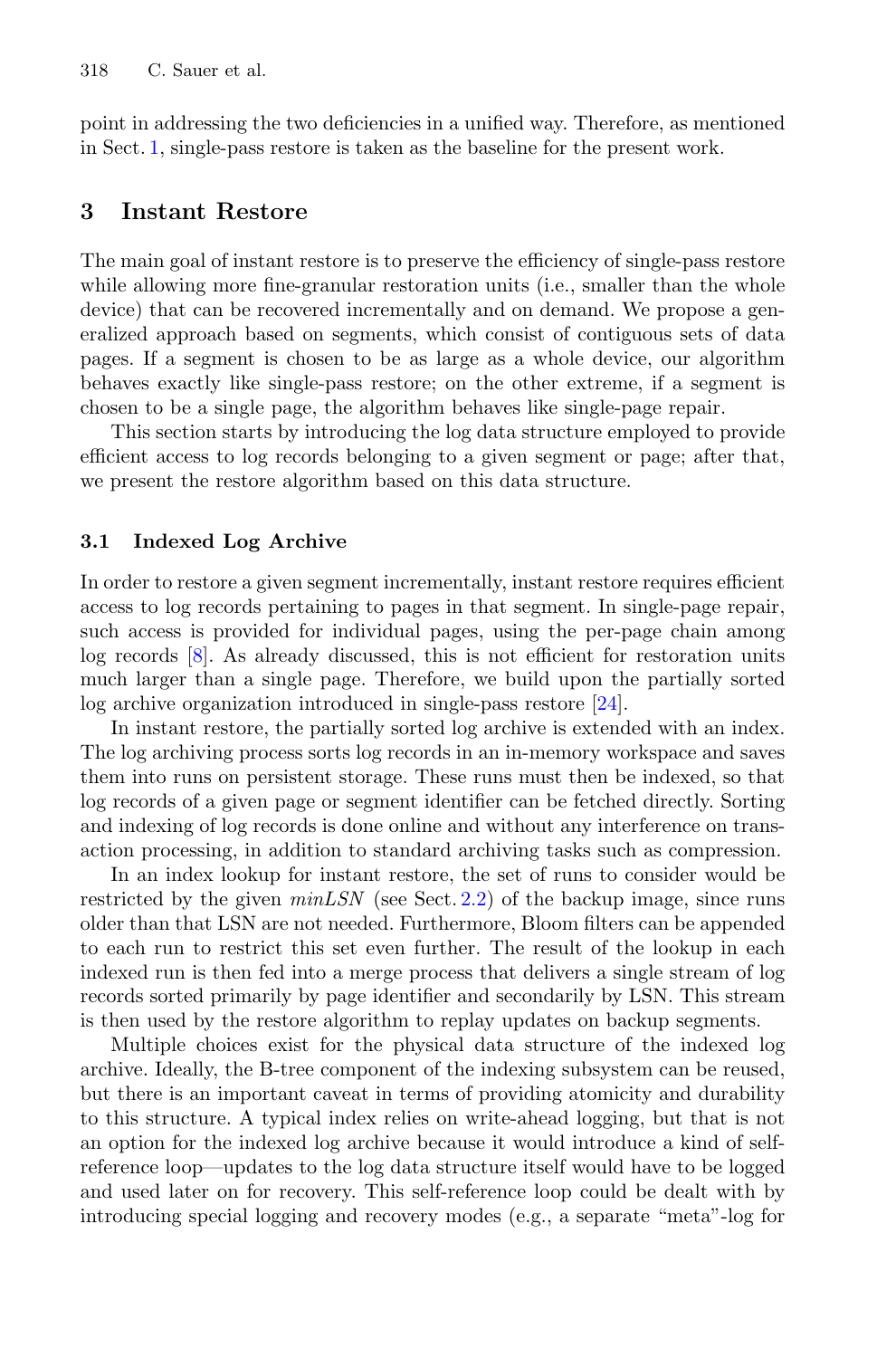the indexed log archive), but the resulting algorithm would be too cumbersome. In our prototype, we chose a simpler solution: each partition of the log archive is maintained in its own read-only file; temporary shadow files are then used for merges and appends. In this scheme, atomicity is provided by the file rename operation, which is atomic in standard filesystems [\[5\]](#page-13-14).

### **3.2 Restore Algorithm**

When a media failure is detected, a restore manager component is initialized and all page read and write requests from the buffer pool are intercepted by this component. The diagram in Fig. [5](#page-8-0) illustrates the interaction of the restore manager with the buffer pool and all persistent devices involved in the restore process: failed and replacement devices, log archive, and backup. For reasons discussed in previous work [\[24\]](#page-14-1), incremental backups are made obsolete by the partially sorted log archive; thus, the algorithm performs just as well with full backups only. Nevertheless, incremental backups can be easily incorporated, and the description below considers a single full backup without loss of generality.

In the following discussion, the numbers in parentheses refer to the numbered steps in Fig. [5.](#page-8-0) The restore manager keeps track of which segments were already restored using a segment recovery bitmap, which is initialized with zeros. When a page access occurs, the restore manager first looks up its segment in the bitmap (1). If set to one, it indicates that the segment



<span id="page-8-0"></span>**Fig. 5.** Instant restore flow chart

was already restored and can be accessed directly on the replacement device (2a). If set to zero, a segment restore request is placed into a restore scheduler (2b), which coordinates the restoration of individual segments (3).

To restore a given segment, an older version is first fetched from the backup directly (4). This is in contrast to ARIES restore, which first loads entire backups into the replacement device and then reads pages from there [\[19\]](#page-14-0). This has the implication that backups must reside on random-access devices (i.e., not on tape) and allow direct access to individual segments, which might require an index if backup images are compressed. These requirements, which are also present in single-page repair [\[8\]](#page-13-12), seem quite reasonable given the very low cost per byte of current high-capacity hard disks. For moderately-sized databases, it is even advisable to maintain log archive and backups on flash storage.

While the backed-up image of a segment is loaded, the indexed log archive data structure is probed for the log records pertaining to that segment (5); the results of each probe are merged to form a single sorted log stream.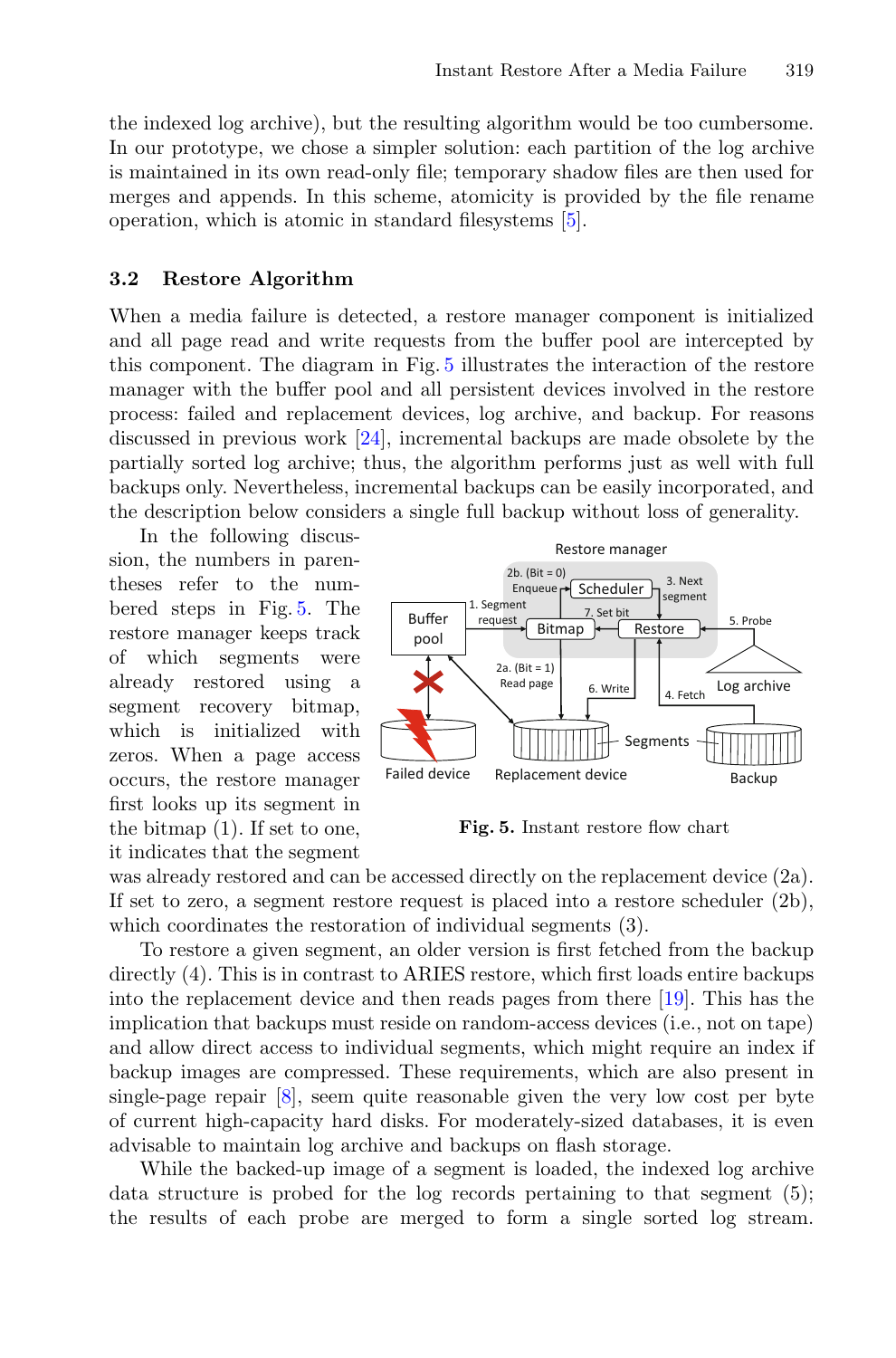Then, log replay is performed to bring the segment to its most recent state, after which it can be written back into a replacement device (6).

Finally, once a segment is restored, the bitmap is updated (7) and all pending read and write requests can proceed. Typically, a requested page will remain in the buffer pool after its containing segment is restored, so that no additional I/O access is required on the replacement device.

All read and write operations described above—log archive index probe, segment fetch, and segment write after restoration—happen asynchronously with minimal coordination. The read operations are essentially merged index scans—a very common pattern in query processing. The write of a restored segment is also



<span id="page-9-1"></span>**Fig. 6.** Instant restore

easily made asynchronous, whereby the only requirement is that marking a segment as restored on the bitmap, and consequently enabling access by waiting threads, be done by a callback function after completion of the write.

To illustrate the access pattern of instant restore, similarly to the diagrams in Sect. [2,](#page-2-0) Fig. [6](#page-9-1) shows an example scenario with three log archive runs and two pages, A and B, belonging to the same segment. The main difference to the previous diagrams is the segment-wise, incremental access pattern, which delivers the efficiency of pure sequential access with the responsiveness of ondemand random reads.

Using this mechanism, user transactions accessing data either in the buffer pool or on segments already restored can execute without any additional delay, whereby the media failure goes completely unnoticed. Access to segments not yet restored are used to guide the restore process, triggering the restoration of individual segments on demand. As such, the time to repair observed by transactions accessing data not yet restored is multiple orders of magnitude lower than the time to repair the whole device. Furthermore, time to repair observed by an individual transaction is independent of the total capacity of the failed device. This is in contrast to previous methods, which require longer downtime for larger devices.

# <span id="page-9-0"></span>**4 Experiments**

Our experimental evaluation covers three main measures of interest during recovery from a media failure: restore latency, restore bandwidth, and transaction throughput. Before presenting the empirical analysis, a brief summary of our experimental environment is provided.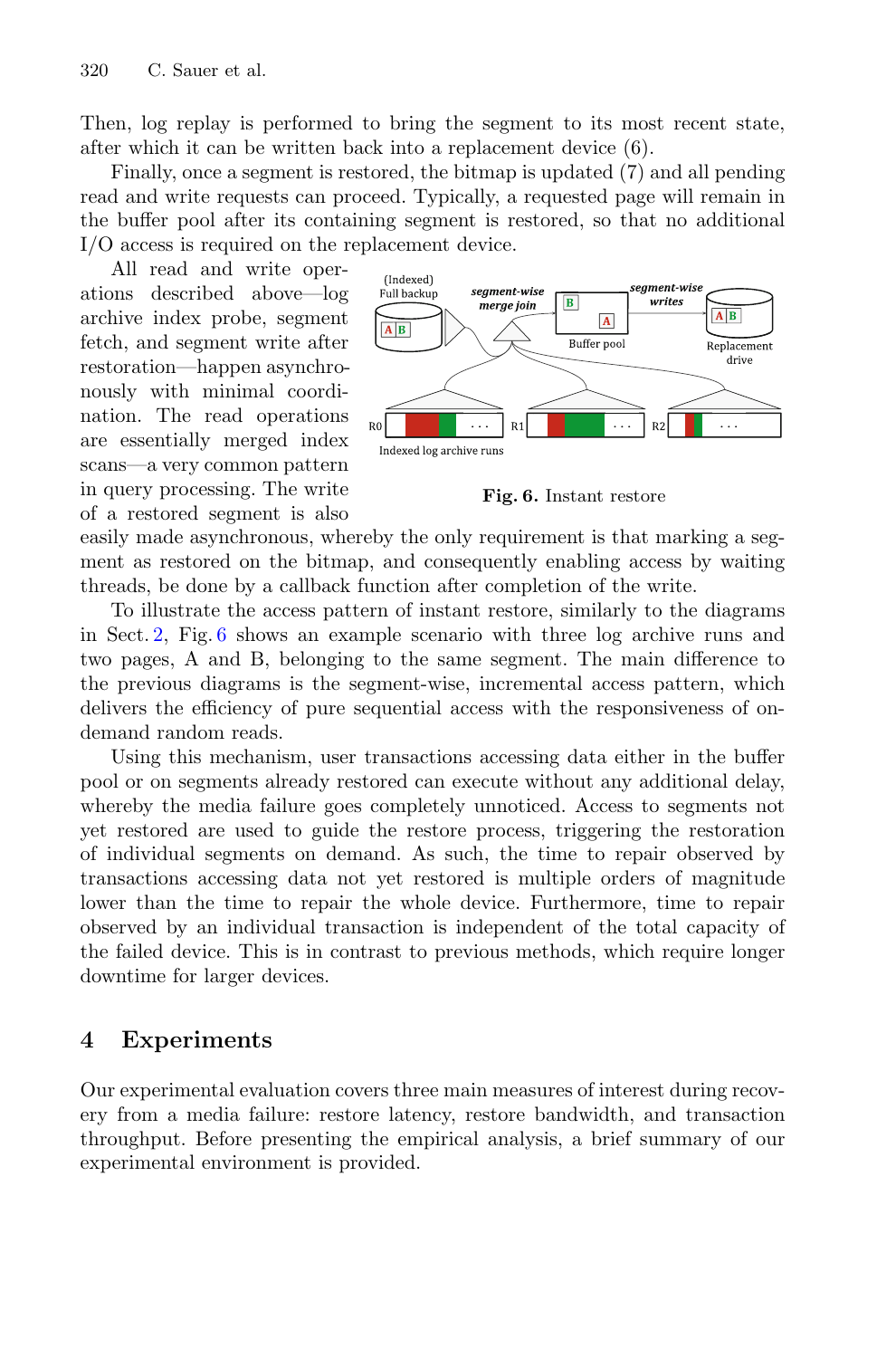#### **4.1 Environment**

We implemented instant restore in a fork of the Shore-MT storage manager [\[15\]](#page-13-15) called *Zero*. The code is available as open source<sup>[1](#page-10-0)</sup>. The workload consists of the TPC-C benchmark as implemented in Shore-MT, but adapted to use the Foster B-tree [\[7\]](#page-13-16) data structure for both table and index data.

All experiments were performed on dual six-core CPUs with HyperThreading. The system has 100 GB of high-speed RAM and several Samsung 840 Pro 250 GB SSDs. The operating system is Ubuntu Linux 14.04 with Kernel 3.13.0-68 and all code is compiled with gcc 4.8 and -O3 optimization.

The experiments all use the same workload, with media failure and recovery set up as follows. Initial database size is 100 GB, with full backup and log archive of the same size—i.e., recovery starts from a full backup of 100 GB and must replay roughly the same amount of log records. Log archive runs are a little over 1.5 GB in size, resulting in 64 inputs in the restore merge logic. All persistent data is stored on SSDs and 24 worker threads are used at all times.

#### **4.2 Restore Latency and Bandwidth**

Our first experiment evaluates restore latency by analyzing the total latency of individual transactions before and after a media failure. The hypothesis under test is that average transaction latency immediately following a media failure is in the order of a few seconds or less, after which is gradually decreases to the pre-failure latency. Furthermore, with larger memory, i.e., where a larger portion of the working set fits in the buffer pool, average latency should remain at the pre-failure level throughout the recovery process.

The results are shown in Fig. [7a](#page-11-0). After ten minutes of normal processing, during which the average latency is  $1-2$  ms, a media failure occurs. The immediate effect is that average transaction latency spikes up (to about 100 ms in the buffer pool size of 30 GB) but then decreases linearly until pre-failure latency is reestablished. For the largest buffer pool size of 45 GB, there is a small perturbation in the observed latency, but the average value seems to remain between 1 and 2 ms. From this, we can conclude that for any buffer pool size above 45 GB, a media failure goes completely unnoticed.

These results successfully confirm our hypothesis: average latency of a transaction accessing failed media is reduced from several minutes to 100 ms, which corresponds to three orders of magnitude or three additional 9's of availability. Note that the average restore latency is independent of total device capacity, and thus of total recovery time. Therefore, the availability improvement could be in the order of four or five orders of magnitude in certain cases. This would be expected, for instance, for very large databases (in the order of terabytes) stored on relatively low-latency devices. In these cases, the gap between a full sequential read and a single random read—hence, between mean time to repair with single-pass restore and with instant restore—is very pronounced.

<span id="page-10-0"></span><sup>1</sup> [http://github.com/caetanosauer/zero.](http://github.com/caetanosauer/zero)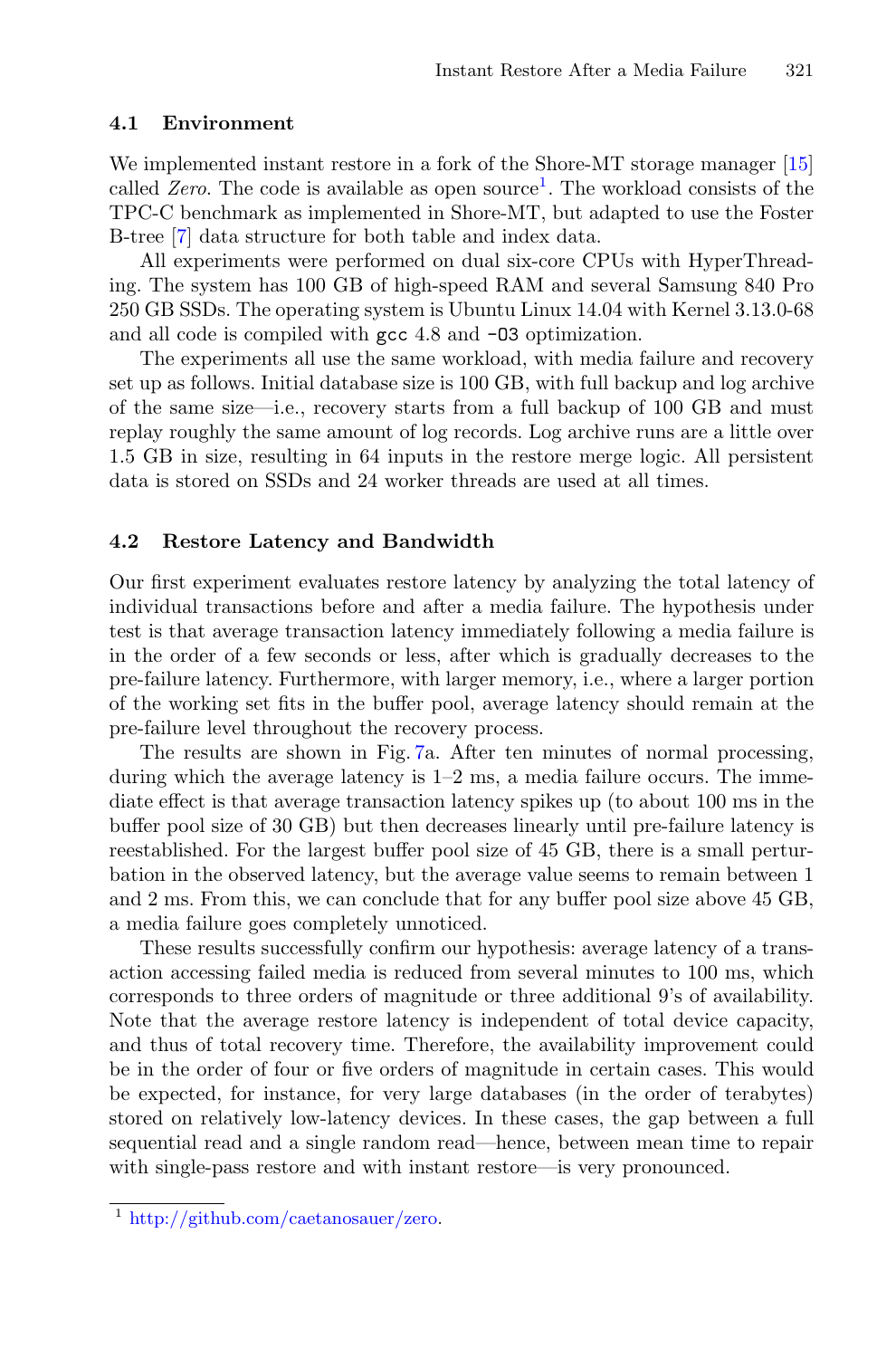

<span id="page-11-0"></span>**Fig. 7.** Transaction latency and restore bandwidth observed with instant restore

Next, we evaluate restore bandwidth for the same experiment. The hypothesis here is that, in general, restore bandwidth gradually increases throughout the recovery process until it reaches the bandwidth of single-pass restore. From these two general behaviors, two special cases are, again, the small and large buffer pools. In the former, bandwidth may not reach single-pass speeds due to prioritization of low latency for the many incoming requests (recall that each buffer pool miss incurs a read on the replacement device, which, in turn, incurs a restore request). In the latter case, restore bandwidth should be as large as single-pass restore.

Figure [7b](#page-11-0) shows the results of this experiment for four buffer pool sizes. For the smallest buffer pool of 30 GB, restore bandwidth remains roughly constant in the first 15 min. This indicates that during this initial period, most segments are restored individually in response to an on-demand request resulting from a buffer pool miss. As the buffer size increases, the rate of on-demand requests decreases as restore progresses, resulting in more opportunities for multiple segments being restored at once. In all cases, restore bandwidth gradually increases throughout the recovery process, reaching the maximum speed of 240 MB/s towards the end in the larger buffer pool sizes.

### **4.3 Transaction Throughput**

The next experiments evaluate how media failure and recovery impact transaction throughput with instant restore. We take the same experiment performed in the previous section and look at transaction throughput for each buffer pool size individually. As instant restore progresses, transactions continue to access data in the buffer pool, triggering restore requests for each page miss. Therefore, we expect that the larger the buffer pool is (i.e., more of the working set fits into main memory), the less impact a media failure has on transaction throughput. This effect was already presented in the diagram of Fig. [1—](#page-1-0)the present section analyzes that in more detail.

Figure [8](#page-12-1) presents the results. In the four plots shown, transaction throughput is measured with the red line on the left y-axis. At minute 10, a media failure occurs, after which a green straight line shows the pre-failure average throughput. The number of page reads per second is shown with the blue line on the right y-axis.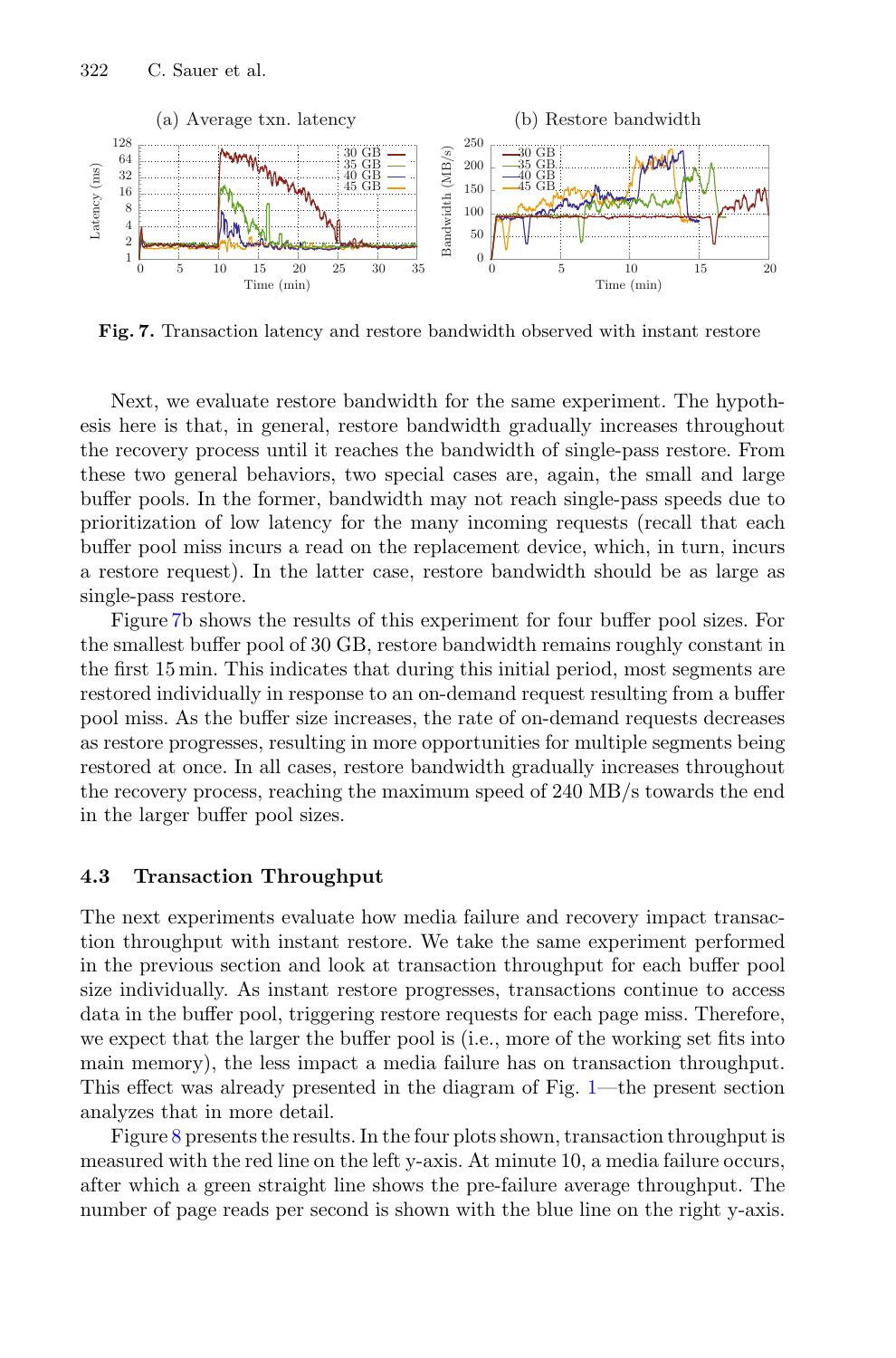

<span id="page-12-1"></span>**Fig. 8.** Impact of instant restore on txn. Throughput at varying buffer pool sizes.

Moreover, total recovery time, which also varies depending on the buffer pool size, is also shown as the shaded interval on the x-axis.

The goal of instant restore in this experiment is to re-establish the pre-failure transaction throughput (i.e., the dotted green line) as soon as possible. Similar to the evaluation on previous experiments, our hypothesis is that this occurs sooner the larger the buffer pool is. The results show that for a small buffer pool of 20 GB, transaction throughput drops substantially, and it only regains the pre-failure level at the very end of the recovery process. As the buffer size is increased to 25 and then 35 GB, pre-failure throughput is re-established at around minute 7, i.e., 1/3 of the total recovery time. Lastly, for the largest buffer pool of 50 GB, the media failure does not produce any noticeable slowdown, as predicted in our hypothesis.

## <span id="page-12-0"></span>**5 Conclusions**

Instant restore improves perceived mean time to repair and thus database availability in the presence of media failures. We identified two main deficiencies with traditional recovery techniques, such as the ARIES design [\[19\]](#page-14-0): (i) media recovery is very inefficient due to its random access pattern on database pages, which means that time to repair is unacceptably long; and (ii) data on a failed device cannot be accessed before recovery is completed. The first deficiency was addressed with single-pass restore [\[24\]](#page-14-1), which introduces a partial sort order on the log archive, eliminating the random access pattern of log replay.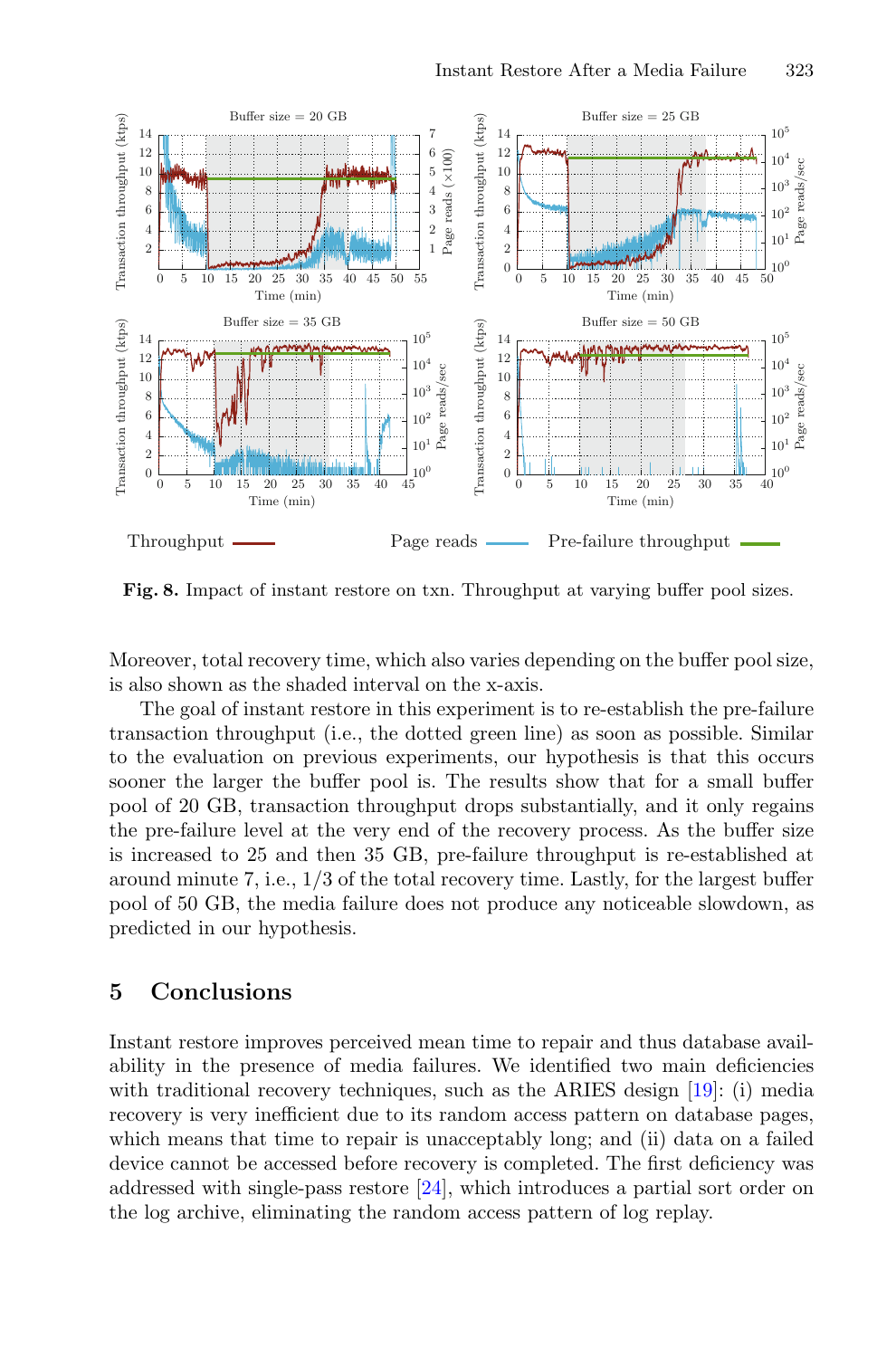The second deficiency is addressed with the instant restore technique, which was first described in earlier work [\[6](#page-13-2)] and discussed in more detail, implemented, and evaluated in this paper. By generalizing single-pass restore and other recovery methods such as single-page repair, instant restore is the first media recovery method to effectively eliminate the two deficiencies discussed. In comparison with traditional ARIES media restore, instant restore delivers not only the benefits of single-pass restore (i.e., substantially higher bandwidth and therefore shorter recovery time), but also much quicker access (e.g., seconds instead of hours) to the application working set after a failure.

# <span id="page-13-11"></span>**References**

- 1. Arulraj, J., Pavlo, A., Dulloor, S.: Let's talk about storage & recovery methods for non-volatile memory database systems. In: Proceedings of SIGMOD, pp. 707–722 (2015)
- <span id="page-13-6"></span>2. Bitton, D., Gray, J.: Disk shadowing. In: Proceedings of VLDB, pp. 331–338 (1988)
- <span id="page-13-7"></span>3. Chen, P.M., et al.: RAID: high-performance, reliable secondary storage. ACM Comput. Surv. **26**(2), 145–185 (1994)
- <span id="page-13-8"></span>4. Eich, M.H.: A classification and comparison of main memory database recovery techniques. In: Proceedings of ICDE, pp. 332–339 (1987)
- <span id="page-13-14"></span>5. GLIBC: The GNU C Library Reference Manual (2014), [http://www.gnu.org/](http://www.gnu.org/software/libc/manual/html_node/Renaming-Files.html) [software/libc/manual/html](http://www.gnu.org/software/libc/manual/html_node/Renaming-Files.html) node/Renaming-Files.html. Accessed 06 Oct 2014
- <span id="page-13-2"></span>6. Graefe, G., Guy, W., Sauer, C.: Instant Recovery with Write-Ahead Logging: Page Repair, System Restart, Media Restore, and System Failover, 2nd edn. Synthesis Lectures on Data Management. Morgan & Claypool Publishers (2016)
- <span id="page-13-16"></span>7. Graefe, G., Kimura, H., Kuno, H.A.: Foster B-trees. ACM Trans. Database Syst. **37**(3), 17 (2012)
- <span id="page-13-12"></span>8. Graefe, G., Kuno, H.A.: Definition, detection, and recovery of single-page failures, a fourth class of database failures. PVLDB **5**(7), 646–655 (2012)
- <span id="page-13-13"></span>9. Graefe, G., Kuno, H.A., Seeger, B.: Self-diagnosing and self-healing indexes. In: Proceedings of DBTest, p. 8 (2012)
- <span id="page-13-4"></span>10. Gray, J.N.: Notes on data base operating systems. In: Bayer, R., Graham, R.M., Seegmüller, G. (eds.) Operating Systems. LNCS, vol. 60, pp. 393–481. Springer, Heidelberg (1978). doi[:10.1007/3-540-08755-9](http://dx.doi.org/10.1007/3-540-08755-9_9)<sub>-9</sub>
- <span id="page-13-1"></span>11. Gray, J.: Why do computers stop and what can be done about it? In: Symposium on Reliability in Distributed Software and Database Systems, pp. 3–12 (1986)
- <span id="page-13-0"></span>12. Gray, J.: What next?: a dozen information-technology research goals. J. ACM **50**(1), 41–57 (2003)
- <span id="page-13-5"></span>13. Haderle, D.J., Majithia, T.: Fast log apply, US Patent 6,289,355, 11 September 2001
- <span id="page-13-3"></span>14. Härder, T., Reuter, A.: Principles of transaction-oriented database recovery. ACM Comput. Surv. **15**(4), 287–317 (1983)
- <span id="page-13-15"></span>15. Johnson, R., Pandis, I., Hardavellas, N., Ailamaki, A., Falsafi, B.: Shore-MT: a scalable storage manager for the multicore era. In: Proceedings of EDBT, pp. 24– 35 (2009)
- <span id="page-13-9"></span>16. Lehman, T.J., Carey, M.J.: A recovery algorithm for a high-performance memoryresident database system. In: Proceedings of SIGMOD, pp. 104–117 (1987)
- <span id="page-13-10"></span>17. Levy, E., Silberschatz, A.: Incremental recovery in main memory database systems. IEEE Trans. Knowl. Data Eng. **4**(6), 529–540 (1992)